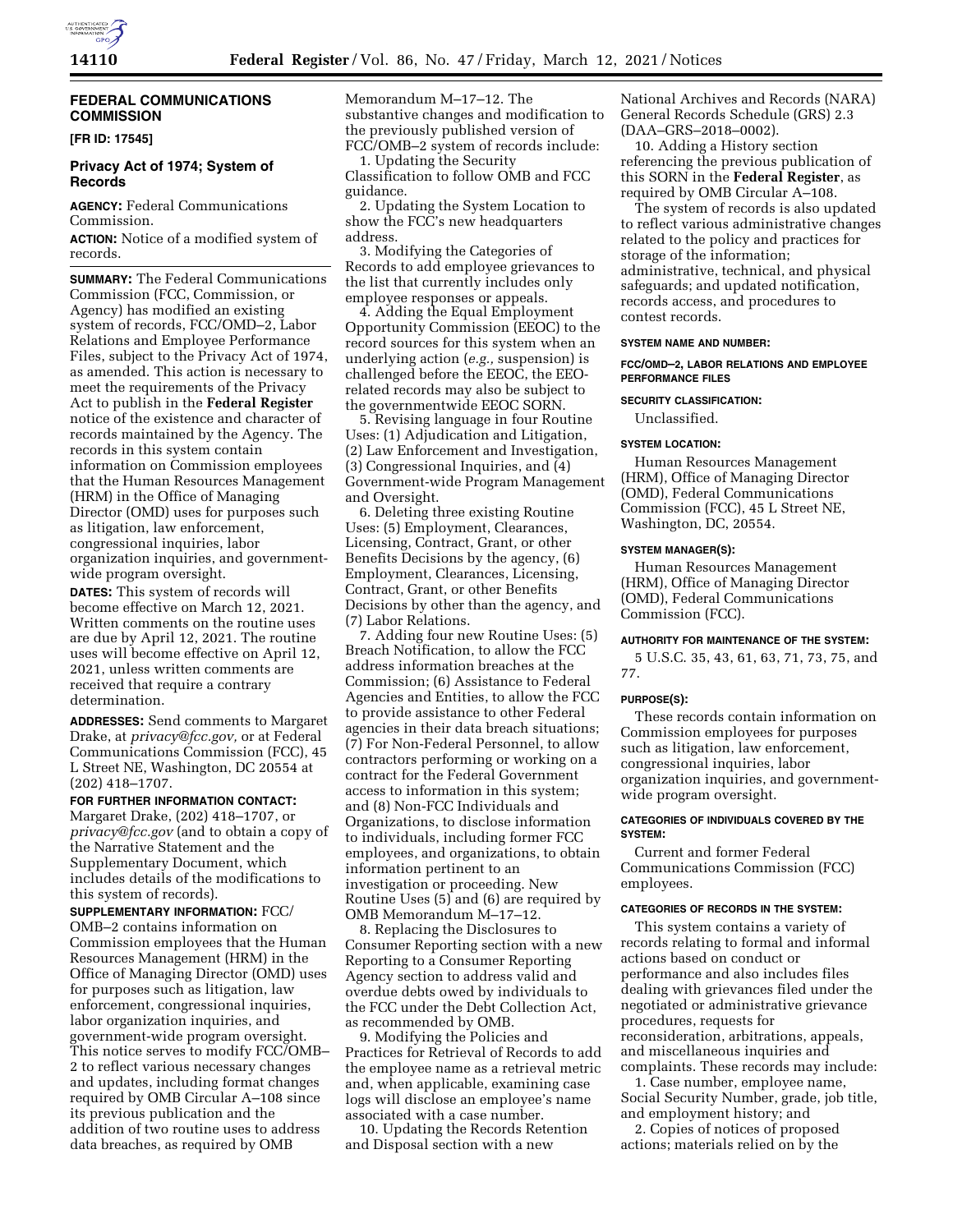agency to support the proposed action; statements of witnesses; employee grievances, responses, or appeals; transcripts; and agency decisions.

## **RECORD SOURCE CATEGORIES:**

This system of records includes information provided by an individual on whom the record is maintained; testimony of witnesses, supervisors and managers, and union officials; and decisions by arbitrators and other thirdparties, *e.g.,* Department of Labor, Equal Employment Opportunity Commission, Federal Labor Relations Authority, and Merit System Protection Board.

## **ROUTINE USES OF RECORDS MAINTAINED IN THE SYSTEM, INCLUDING CATEGORIES OF USERS AND THE PURPOSES OF SUCH USE:**

In addition to those disclosures generally permitted under 5 U.S.C. 552a(b) of the Privacy Act, all or a portion of the records or information contained in this system may be disclosed to authorized entities, as is determined to be relevant and necessary, outside the FCC as a routine use pursuant to 5 U.S.C. 552a(b)(3) as follows.

1. Adjudication and Litigation—To disclose information to the Department of Justice (DOJ), or to other administrative or adjudicative bodies before which the FCC is authorized to appear, when: (a) The FCC or any component thereof; (b) any employee of the FCC in his or her official capacity; (c) any employee of the FCC in his or her individual capacity where the DOJ or the FCC have agreed to represent the employee; or (d) the United States is a party to litigation or has an interest in such litigation, and the use of such records by the DOJ or the FCC is deemed by the FCC to be relevant and necessary to the litigation.

2. Law Enforcement and Investigation—To disclose pertinent information to the appropriate Federal, State, local, or tribal agency responsible for investigating, prosecuting, enforcing, or implementing a statute, rule, regulation, or order, where the FCC becomes aware of an indication of a violation or potential violation of civil or criminal law or regulation.

3. Congressional Inquiries—To provide information to a Congressional office from the record of an individual in response to an inquiry from that Congressional office made at the written request of that individual.

4. Government-wide Program Management and Oversight—To disclose information to the U.S. Treasury to disburse payment determination information to pay a claimant once the compensation

decision has been reached; to the Department of Justice (DOJ) to obtain that department's advice regarding disclosure obligations under the Freedom of Information Act (FOIA); or to the Office of Management and Budget (OMB) to obtain that office's advice regarding obligations under the Privacy Act.

5. Breach Notification—To appropriate agencies, entities, and persons when: (a) The Commission suspects or has confirmed that there has been a breach of data maintained in the system of records; (b) the Commission has determined that as a result of the suspected or confirmed breach there is a risk of harm to individuals, the Commission (including its information systems, programs, and operations), the Federal Government, or national security; and (c) the disclosure made to such agencies, entities, and persons is reasonably necessary to assist in connection with the Commission's efforts to respond to the suspected or confirmed breach or to prevent, minimize, or remedy such harm.

6. Assistance to Federal Agencies and Entities—To another Federal agency or Federal entity, when the Commission determines that information from this system is reasonably necessary to assist the recipient agency or entity in: (a) Responding to a suspected or confirmed breach or (b) preventing, minimizing, or remedying the risk of harm to individuals, the recipient agency or entity (including its information systems, programs, and operations), the Federal Government, or national security, resulting from a suspected or confirmed breach.

7. For Non-Federal Personnel—To disclose information to non-Federal personnel, *i.e.,* contractors, performing or working on a contract in connection with human resources management and/or IT services for the Federal Government, who may require access to this system of records.

8. Non-FCC Individuals and Organizations—To disclose information to individuals, including former FCC employees, and organizations, in the course of an investigation or proceeding to the extent necessary to obtain information pertinent to the investigation or proceeding.

#### **REPORTING TO A CONSUMER REPORTING AGENCIES:**

In addition to the routine uses cited above, the Commission may share information from this system of records with a consumer reporting agency regarding an individual who has not paid a valid and overdue debt owed to the Commission, following the

procedures set out in the Debt Collection Act, 31 U.S.C. 3711(e).

#### **POLICIES AND PRACTICES FOR STORAGE OF RECORDS:**

Information in this system includes both paper and electronic records. The paper records, documents, and files are maintained in file cabinets that are located in OMD. The electronic records, files, and data are stored in the FCC's computer network.

### **POLICIES AND PRACTICES FOR RETRIEVAL OF RECORDS:**

These records are retrieved preliminarily by case number or employee name. Where applicable, an examination of case logs will disclose the name of an employee associated with a case number.

### **POLICIES AND PRACTIES FOR RETENTION AND DISPOSAL OF RECORDS:**

Records in this system are subject to General Records Schedule 2.3 (DAA– GRS–2018–0002). Disposal is by shredding or burning for paper files and deletion for electronic files.

# **ADMINISTRATIVE, TECHNICAL, AND PHYSICAL SAFEGUARDS:**

The electronic records, files, and data are stored within FCC accreditation boundaries and maintained in a database housed in the FCC's computer network databases. Access to the electronic files is restricted to authorized OMD employees and contractors; and to IT staff, contractors, and vendors who maintain the IT networks and services. Other FCC employees and contractors may be granted access on a need-to-know basis. The FCC's electronic files and records are protected by the FCC and third-party privacy safeguards, a comprehensive and dynamic set of IT safety and security protocols and features that are designed to meet all Federal IT privacy standards, including those required by the Federal Information Security Modernization Act of 2014 (FISMA), the Office of Management and Budget (OMB), and the National Institute of Standards and Technology (NIST). Paper records are kept in file cabinets in non-public rooms in the OMD office suite. The file cabinets are locked at the end of the day, or when not in use. Access to these office suites is through card-coded doors. The access points to these offices are also monitored. Only authorized OMD supervisors and staff have access to these paper records.

## **RECORD ACCESS PROCEDURES:**

Individuals wishing to request access to and/or amendment of records about